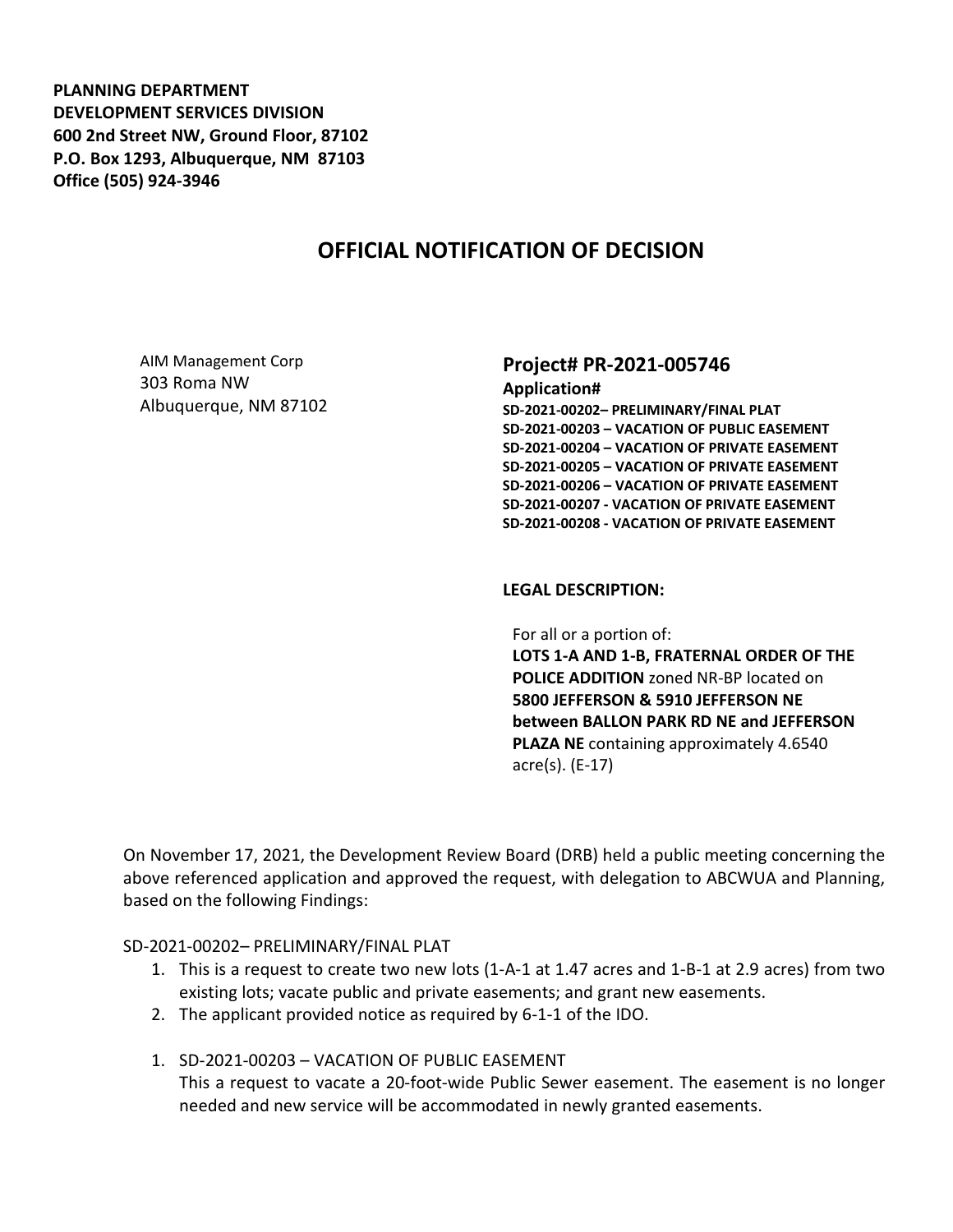- 1. SD-2021-00204 VACATION OF PRIVATE EASEMENT This a request to vacate a private sign easement. The easement is no longer needed. New signage will be provided as part a site plan, SI-2021-01051.
- **1.** SD-2021-00205 VACATION OF PRIVATE EASEMENT This is a request to vacate a 30-foot-wide private pedestrian access and waterline easement. New easements are granted to accommodate the waterline. Access to the trial along the Bear Arroyo is provide as shown on the site plan, SD-2021-001051.
- 1. SD-2021-00206 VACATION OF PRIVATE EASEMENT This is a request to vacate a private access and utility easement. This easement is longer needed because the site has been divided and developed with new utility easements granted and access established.
- 1. SD-2021-00207 VACATION OF PRIVATE EASEMENT This is a request to vacate a 20 foot wide private drainage, water, sewer and public utility easement. New easements are granted for water and sewer lines, grading and drainage plans have been developed for the subject site and adjacent sites.
- 1. SD-2021-00208 VACATION OF PRIVATE EASEMENT This is a request to vacate a private cross lot drainage and parking easement. This easement is longer needed because the site has been divided and developed with grading and drainage plan and parking for each use.

## **Conditions:**

- 1. Final sign off is delegated to ABCWUA for a finding indicating approval of the paper easement, the recording of the plat, and finally for the signing and recording of the paper easement, in that order.
- 2. Final sign off is delegated to Planning.
- 3. The applicant will obtain final sign off from ABCWUA and Planning by January 6, 2021 or the case may be scheduled for the next DRB hearing and could be denied her the DRB Rules of Procedure.

APPEAL: If you wish to appeal this decision, you must do so within 15 days of the DRB's decision or by **DECEMBER 2, 2021.** The date of the DRB's decision is not included in the 15-day period for filing an appeal, and if the 15<sup>th</sup> day falls on a Saturday, Sunday or Holiday, the next working day is considered as the deadline for filing the appeal.

For more information regarding the appeal process, please refer to Section 14-16-6-4(U) of the Integrated Development Ordinance (IDO). Appeals should be submitted via email to **PLNDRS@CABQ.GOV** (if files are less than 9MB in size). For files larger than 9 MB in size, please send an email to **PLNDRS@cabq.gov** and request that staff send you a link via Smartfile to upload the files to. A Non-Refundable filing fee will be calculated and you will receive instructions about paying the fee online.